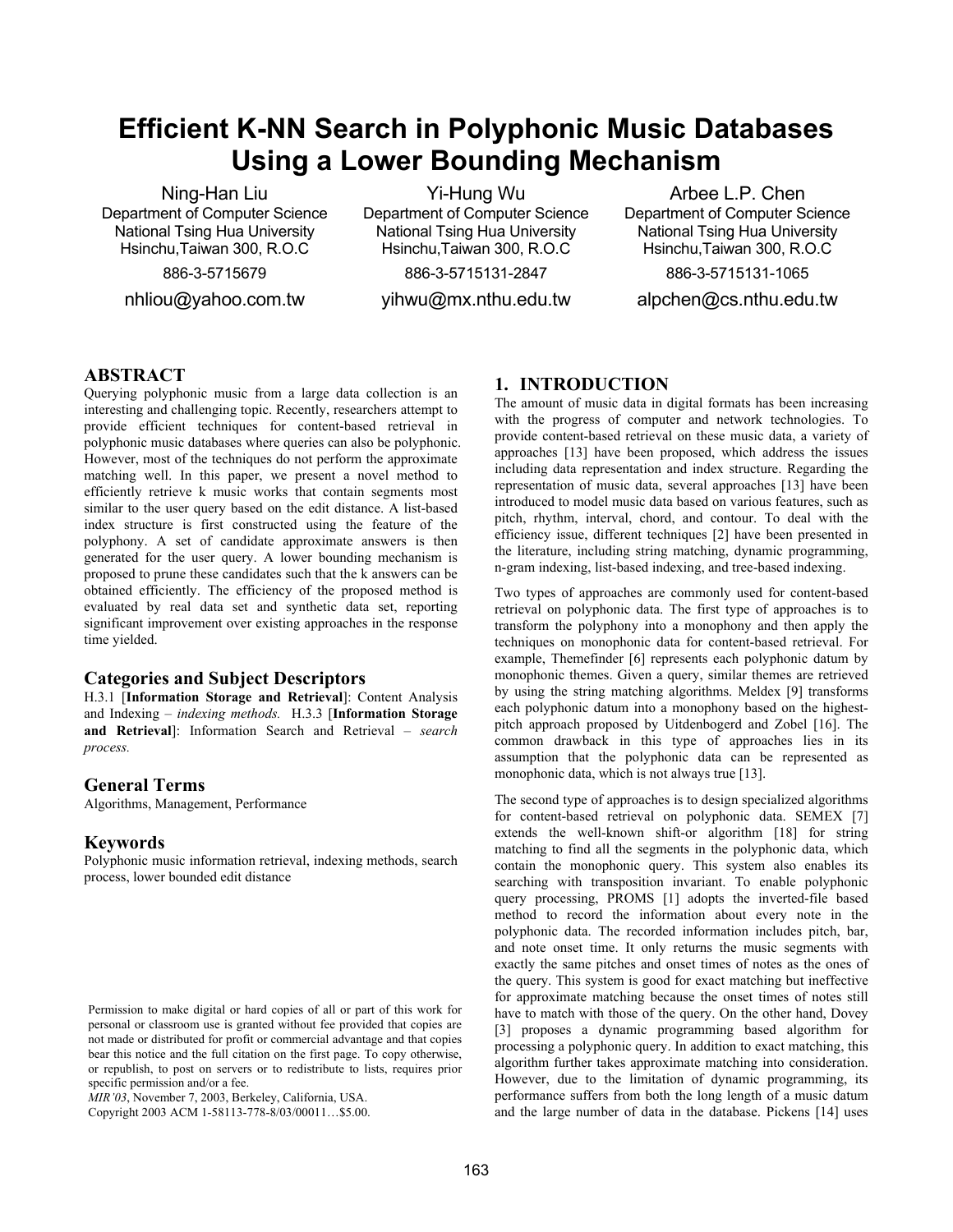HMM (Hidden Markov Model) to describe the probability distributions of chords in polyphonic data and polyphonic queries respectively. These probability distributions are represented as the probability matrices. In this way, the distance between a query and a datum can be estimated according to the difference between their probability matrices. Such approach is appropriate for the music with variation. However, the probability distribution of a string can be very different from the probability distribution of its substring. Therefore, the HMM-based approach can only be used for the case where the query and data have almost the same lengths.

Given any two strings, a variety of scoring functions can be used to estimate the similarity degree between them. Given a query string and a scoring function, two approaches are commonly used to select the proper answers, i.e., to prune the improper ones. One is to prune the data whose scores are below a predefined threshold. However, it is difficult to find a threshold that is suitable for different queries. The other is to select only a fixed number of data whose scores are the highest (named the k nearest neighbors search and abbreviated as K-NN search). This approach is more suitable for music retrieval since only a pre-determined number of music works are returned to the users.

The set of notes that begin at the same time is defined as an event [3]. Therefore, a piece of music is regarded as a string of events. Owing to the variety of events, the conventional indexing method such as suffix tree [10, 12] or n-gram [4] may generate a complex and costly index and the K-NN search can be inefficient. Some methods for music reduction [13] have been proposed to reduce the complexity of the index structure by grouping similar events into one. However, a change of the similarity measure for events may result in the reconstruction of the index.

In this paper, we design a query processing method that is efficient to K-NN search given a query and a similarity measure of events. An index structure is constructed which keeps the position of every event in a music datum. Given a query as a string of events, all candidate approximate answers under the user provided similarity measure will be identified from the index structure. A method to prune impossible candidates is then designed such that the K-NN results can be obtained efficiently. From the experimental results, our method performs much better than the previous works [3, 12]. The remainder of this paper is organized as follows. In Section 2, we define a similarity measure for polyphonic data. Section 3 presents the indexing structure and the methods for query processing are introduced in Section 4. Section 5 shows the experiment results and performance analysis. Finally, Section 6 summarizes the contributions of this work with some future research directions.

# **2. SIMILARITY MEASURE FOR THE POLYPHONY**

There are several symbolic representations in digital music, such as MIDI [11] and CHARM [17]. We adopt the MIDI representation because of its popularity. Moreover, we focus on the classical music because most of them are polyphonic music. We determine the pitch scales following the MIDI standard, where the pitch values are non-negative integers smaller than 128. In this way, an event is represented as a set of pitch values and a piece of music is represented by a string of events, where only the

ordering of the note onsets is preserved. The representation is often named homophonic reduction [13] that assumes independence between the notes with the overlapping duration. Figure 1 is an example of the above representation for the polyphony. The signs  $\leq$  and  $\geq$  imply an event and the values between them are the pitch values of the notes. For example, <60> means the event only contains the middle-C note and <64,67> means the event contains both the E note and the G note.



 $<60>$   $<64.67>$   $<62>$   $<65.69>$ **Figure 1: An example of a string of events** 

To provide the ability of approximate matching, we adopt the *edit distance* based approach to measure the similarity degree between two strings. Based on the definition in [2], there are three types of *local transformations* from string *A* (denoted as  $a_1...a_m$ ) to string *B* (denoted as  $b_1...b_n$ ) as follows, where  $a_i$  and  $b_i$  denote a single symbol (or value) and  $\lambda$  means a null character.

- Insertion:  $\lambda \rightarrow b_i$
- Deletion:  $a_i \rightarrow \lambda$
- Replacement:  $a_i \rightarrow b_i$

The edit distance between strings *A* and *B* is the minimum number of local transformations required to transform *A* into *B*. The cost of the local transformations is defined as follow:

Both the costs of insertion and deletion are set to 1. For the cost of replacement  $cost(a,b)$ , we define the similarity degree  $sim(a,b)$ first, where  $0 \leq \text{sim}(a, b) \leq 1$ . Moreover, we define  $g(a, \mu_a)$  as the set of events whose similarity degrees with *a* are larger than a predefined threshold  $\mu_a$ . The cost function  $cost(a,b)$  for a replacement between *a* and *b* is then computed as  $1\text{-}sim(a,b)$  if  $b \in g(a, \mu_a)$ , and 1 otherwise. Notice that since events *a* and *b* may have different thresholds,  $b \in g(a, \mu_a)$  does not imply  $a \in g(b, \mu_b)$ and vice versa. From the cost of replacement as defined above, it implies that an event *b* matches with an event *a* when *b* is similar enough with *a*. Otherwise, it is considered as an unmatched symbol in *A* and *B*, which spends the same cost as insertion and deletion. The unmatched symbols include the symbols of deletion, insertion and replacement with cost 1. The *gap* is defined as the number of consecutive unmatched symbols between two strings. In our method, we also adopt the *gap constraint*  $\delta$  [3] to limit the maximum length of gaps between two strings such that none of the gaps in the returned answers has a length larger than the gap constraint. In this way, both the edit distance and the gap constraint are used to determine the final answers.

To perform the experiments for our approach, a similarity measure of the events is proposed in the following. This measure is based on the number of pitches in common between the events, which follows the proposed methods in [3, 14]. Moreover, the user can specify the degree of significance to each note in the event based on the user's need. An event is regarded as a vector with 128 dimensions following the MIDI standard. For example,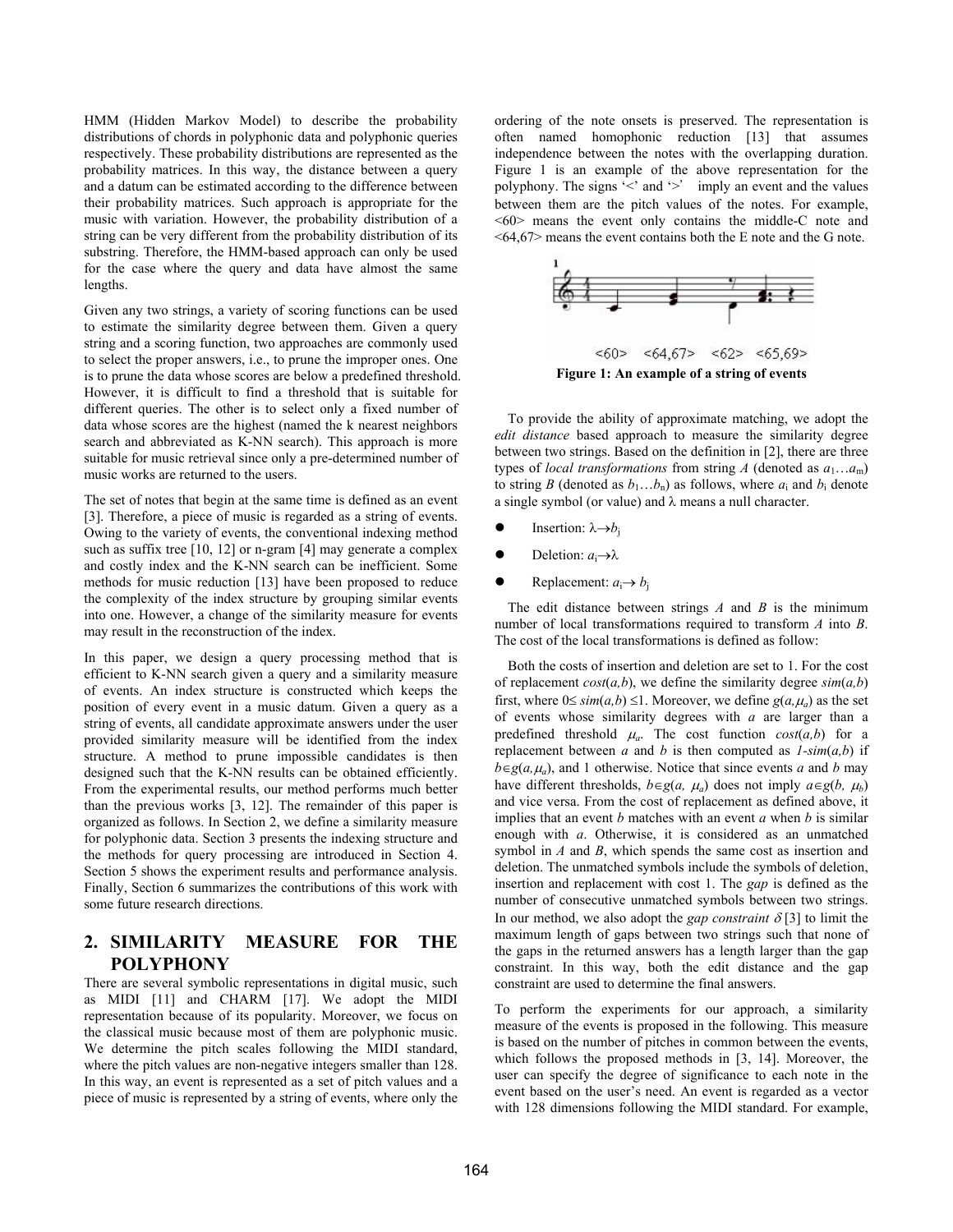an event <60, 63> corresponds to the vector with 128 dimensions in which only the dimensions 60 and 63 have values of 1 and the others are 0. Furthermore, for each event *a*, a *weighting function*  $f_a^i$  is used to adjust the value of dimension *i* whose original value is 1 to keep the degree of significance for the corresponding pitch with respect to this event. In this way, we can use the parametric cosine function to measure the similarity degree between two events as follows.

$$
sim(U,V) = \frac{\sum_{i=1}^{128} f_U^i(u_i) * f_V^i(v_i)}{\sqrt{\sum_{i=1}^{128} f_U^i(u_i)^2} * \sqrt{\sum_{i=1}^{128} f_V^i(v_i)^2}}, \qquad \sum_{i=1}^{128} f_U^i(u_i) = 1, \qquad \sum_{i=1}^{128} f_V^i(v_i) = 1
$$
(1)

*U*, *V*: the vectors of events with 128 dimensions  $u_i$ ,  $v_i$ : the values of dimension *i* in *U*, *V* vectors respectively  $f_U^i(u_i)$ ,  $f_V^i(v_i)$ : the weighted functions of *U*, *V* for dimension *i* respectively

From this formula, when two events are the same, the cosine value is 1. When all of the notes in these two events are different, the cosine value is 0. For example, assume there are three events  $\langle 65,67 \rangle$ ,  $\langle 60,63 \rangle$ , and  $\langle 60,67 \rangle$ . If the user feels that the highest note in an event plays the most important role in the polyphony, by respectively assigning the higher and lower notes the weights of 70% and 30%, the above formula will compute the similarity degree between  $\leq 65,67$  and  $\leq 60,67$  as 0.845. Similarly, the similarity degree between  $\leq 60,63$  and  $\leq 60,67$  is computed as 0.5. Therefore, it implies that  $\langle 65, 67 \rangle$  is closer to  $\langle 60, 67 \rangle$ . By contrast, if the user assigns the same weights to both notes (i.e., 50%), the similarities will become the same.

### **3. INDEXING STRUCTURE**

Many data structures such as *suffix trees* and *suffix arrays* [2] have been proposed to store the substrings of a string for fast string searching. However, these index structures are not adequate to solve the problem mentioned in this paper, because they do not deal with the k approximate strings searching efficiently. On the other hand, the n-gram based indexing techniques [2] are also not adequate to this problem, because too many types of events in the polyphony will make their performance poor. In our previous work [8], we designed an index structure called the *1D-list* [8] to index music strings. An example is shown in Figure 2(a). Each node in the linked list keeps a pair of information  $(i : j)$ , which indicates the j-th event of the i-th music in the database. All the events in the database of the same type are linked together in order.

For instance, in Figure 2(a), the 1D-list of event  $\leq 60$  has three nodes, indicating the  $7<sup>th</sup>$  event of the 1<sup>st</sup> music, the 1<sup>st</sup> event of the  $2<sup>nd</sup>$  and the 9<sup>th</sup> events of the  $3<sup>rd</sup>$  music piece, respectively.

Based on the 1D-list, the query processing for exact answer is illustrated by an example as follows. Given a query  $Q = \langle 60 \rangle$ ,  $\langle 64, 67 \rangle$ ,  $\langle 62 \rangle$ , the three 1D-lists involved in Q are retrieved and two dummy nodes are added as shown in Figure 2(b). We check every pair of nodes in the adjacent two linked lists. For two nodes x  $(i_x:j_x)$  and y  $(i_y:j_y)$  where x is to the left of y, we build a link from x to y if  $i_x=i_y$  and  $i_y=i_y-1$ . Such a link indicates a segment in a music work that matches a part of Q. In Figure 2(b), four such links are found and drawn as solid bold lines. We then start from the dummy node "start" to traverse these links. If there exists a path to the dummy node "end", it represents an exact answer to Q.



**Figure 2: (a) A 1D-list (b) Traversal of the 1D-list** 

For approximate matching, three kinds of errors, i.e., deletion, insertion and replacement, should be considered. Among them, the processing of deletion and replacement will be discussed in Section 4. In this section, we consider the matched segments with insertion errors. The query processing is similar to the case of exact matching except that extra links from x to y where  $i_x=i_y$ ,  $j_x < j_y-1$  and  $j_y-j_x-1 \le \delta$  are allowed. The value of  $j_y-j_x-1$  implies the number of insertion errors between x and y. For instance, in Figure 2(b), the dotted lines indicate the extra links. Two paths from "start" to "end," which contain an extra link are constructed to form possible approximate answers, as shown in Figure 2(b). Further comparison with other approximate answers generated from considering deletion and replacement is needed to determine the final K-NN answers.

# **4. QUERY PROCESSING FOR K-NN ANSWERS**

In this section, we introduce our strategy of query processing in detail. The user submits a segment of music as a query that is transformed into a string of events. In addition, the user also specifies the following parameters to control the quality of query results.

1. The number of query results k that the system has to return.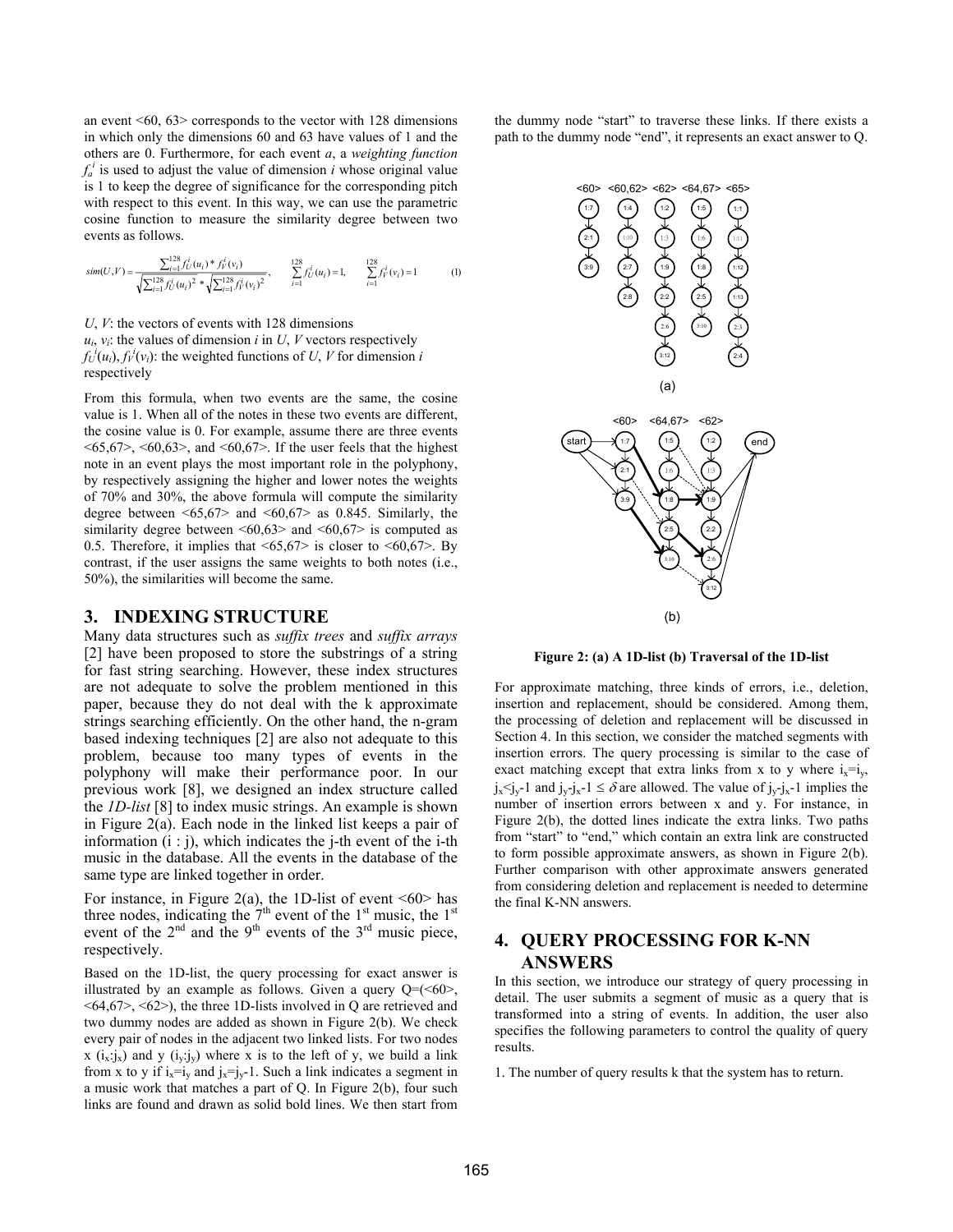- 2. The weighting function  $f_a^i$  to adjust the value of the i-th dimension in event *a*.
- 3. The threshold  $\mu_a$  for event *a* to determine the set of events  $g(a, \mu_a)$ .
- 4. The gap constraint  $\delta$  to restrict the number of continuous differences between two strings.

Our approach of query processing is summarized as follows. It will be detailed in Sections 4.1, 4.2, and 4.3.

All the candidate approximate answers (abbreviated as *candidates*) with deletion and replacement errors are first generated from a query based on the above parameters. After the candidates are generated, the system evaluates the distance of each candidate and the query by summing up the costs of deletions and replacements between them. This distance is called the lower-bound distance (abbreviated as *LB distance*) of the candidate. The system then selects the candidate with the minimal *LB* distance to search for possible answers from the 1D-list index structure. The edit distances of the possible answers are computed considering the insertion errors. In the next iteration, the *LB* distances of the remaining candidates are refined and the above process is repeated until none of the *LB* distances of the remaining candidates are less than the maximum of the edit distances of the k possible answers with the minimal edit distances. At this moment, all the answers are returned to the user.

#### **4.1 Generation of Candidates**

The generation of all candidates consists of three steps.

**Step 1:** For each event *a* in the query, the similarity degree between *a* and each event in the database, i.e., all the different types of events in the 1D-list, is computed by formula (1) and the events with similarity degrees larger than  $\mu_a$  are collected as  $g(a, a)$  $\mu_a$ ). Note that one event may be involved in more than one group. For example, Figure 3 shows the four groups generated from a query, where each alphabet stands for a distinct event.



**Figure 3: A query and its associated groups** 

**Step 2:** A candidate is formed from concatenating the events, each from a distinct group. Considering the groups in Figure 3, the candidates generated includes *adbc*, *adbd*, *adb*, etc. Define a segment in the query, which does not match with the events in a candidate, as a *cut* of the candidate, and the length of the cut the *cut length*. For example, the candidate *adb* has a cut *c*. Notice that any cut length must be smaller or equal to  $\delta$  since a candidate cannot have a gap larger than δ*.*

**Step 3:** For each candidate, we evaluate the initial value of the *LB* distance as follows. Without loss of generality, we represent the query  $S_q$  with respect to the candidate  $S_l = a_{l1}a_{l2}...a_{ln}$  as  $S_q = C_0 a_{qI} C_1 a_{q2} C_2 ... a_{qn} C_n$ .

Note that  $a_{qi}$  and  $a_{1i}$  are events where  $a_{1i} \in g(a_{qi}, \mu)$ , and  $C_i$  is a cut of  $S_i$  with respect to  $S_q$ . Let  $L(C_i)$  be the cut length of  $C_i$ . The

function  $cost(a_{qi}, a_{1i})$  as defined in Section 2 stands for the cost for a local transformation from event  $a_{qi}$  to  $a_{1i}$ . We initialize the *LB* distance (denoted by  $LB(S_I, S_q)$ ) by the following formula:

$$
LB (SI, Sq) = \sum_{i=0}^{n} L(Ci) + \sum_{i=1}^{n} cost(aqi, ali)
$$
 (2)

For the refinement of the *LB* distance, we use an array (named *candidate array*) to store the costs of the unmatched symbols, i.e., deletions, insertions and replacements with cost 1 for the candidate. The value in each cell of the array is denoted as  $Cell(a_x a_y)$  where  $a_x a_y$  is the *identifying string* of the cell. In the beginning, only the costs of deletions are stored. Figure 4 shows an example where *x* is an unmatched symbol (deletions):

$$
S_q = a_{q1} a_{q2} x a_{q3} x a_{q4} x x a_{q5} x x a_{q6} x a_{q7} x a_{q8} x a_{q9}
$$
 (query)  

$$
S_1 = a_{11} a_{12} a_{13} a_{14} a_{15} a_{16} a_{17} a_{18} a_{19}
$$
 (candidate)



**Figure 4: An example candidate array** 

# **4.2 Computing Edit Distances of Possible Answers**

After candidates are generated, the candidate with the minimal *LB* distance is selected to process. Denote this candidate as  $S_1 = a_{11}a_{12}...a_{1n}$ . We use the method of approximate matching described in Section 3 to find the possible answers and compute their edit distances. The possible answers include all the events in  $S<sub>1</sub>$  and keep the order of the events, which can be represented as  $S_I^{ans} = a_{II} I_{II} a_{I2} I_{I2} \dots I_{In-1} a_{In}$  where  $I_{Ii}$  denotes insertion errors. Let  $L(I_{1i})$  be the number of the insertions between  $a_{1i}$  and  $a_{1i+1}$ , which can be obtained by traversing the 1D-list. The edit distance between the possible answer  $S_l$ <sup>ans</sup> and the query  $S_q$  is evaluated by the following formula:

$$
dist(S_i^{ans}, S_q) = L(C_0) + \sum_{i=1}^{n-1} max(L(C_i), L(I_{i_1})) + L(C_n) + \sum_{i=1}^{n} cost(a_{qi}, a_{li})
$$
 (3)

Because each event in the candidate aligns with an event in the query, the events of a possible answer that appear in the candidate aligns with the same events in the query. Under this alignment of events, the cost of unmatched symbols between any two consecutive events in the candidate is the maximum of the cost on deletions (i.e.,  $L(C_i)$ ) and the one on insertions (i.e.,  $L(I_i)$ ). From formula (2) and (3), we see that  $LB(S_i, S_q) \leq dist(S_i^{ans}, S_q)$ .

## **4.3 Refinement of the** *LB* **Distances**

The query processing terminates when none of the *LB* distances of the remaining candidates is less than the maximum edit distance of the k possible answers with the minimal edit distances. This is because none of the remaining candidates can produce a possible answer better than the current k answers. In this way, the *LB* distance can be used to reduce the generations of possible answers.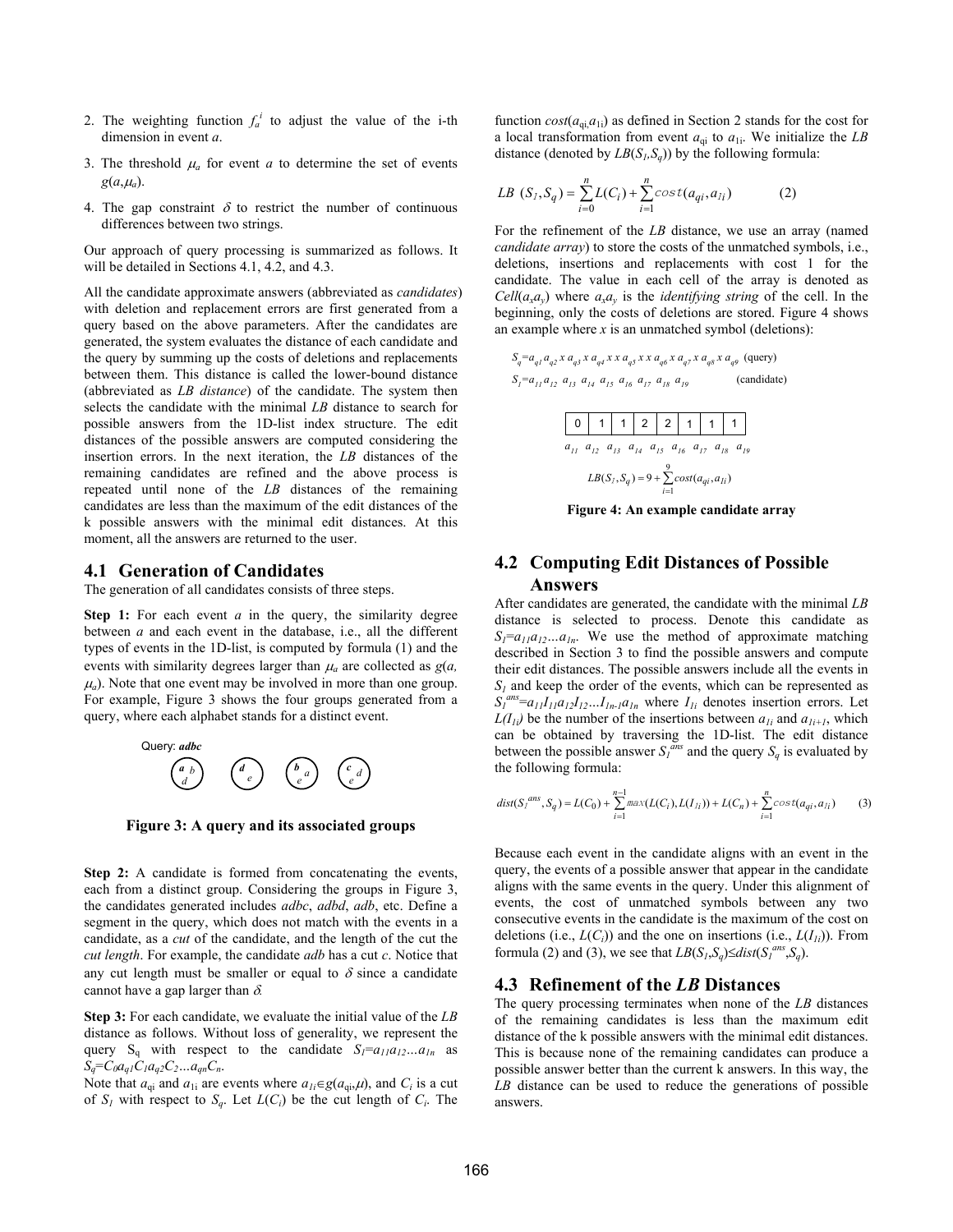Because the initial *LB* distance only considers the costs of deletions and replacements, it is a loose bound to the real minimum edit distance of the possible answers. To reduce the generations of possible answers, the minimum number of the insertions, which can be computed after the traversal of the 1Dlist, is used to tighten the bounds of the remaining candidates. Based on the *max* function in formula (3) if we consider the minimal number of the insertions to increase the *LB* distance, the refined *LB* distance is guaranteed to be lower than the edit distance of the associated possible answers.

|  | Event-Pattern | Interval |
|--|---------------|----------|
|  | ah            |          |
|  | bс            |          |
|  | c d           | infinite |
|  | abc           | 3        |
|  | abcd          | infinite |
|  |               |          |





**Figure 5: Evaluation of MNIs** 

During a traversal of the 1D-list, two sets of substrings of the candidate are collected, which are called *event-patterns*. One set consists of all the substrings containing only two events. The other set contains all the substrings that are prefixes of the candidate. For each event-pattern, the minimum number of the insertions (denoted MNI) can be computed. Consider the example shown in Figure 5. For the candidate *abcd*, the 1D-lists of *a*, *b*, *c*, *d* are traversed. After the links are constructed, it can be seen that there are two links connecting list *a* to list *b*. We compute the MNI of *ab* as follows. Since the insertion from node (1:1) to node  $(1:3)$  is 1 and from node  $(2:1)$  to node  $(2:4)$  is 2, the MNI of *ab* is 1. The MNI of an event-pattern implies the lowest cost of the insertions between the query and any string in the database, which contains the event-pattern. Moreover, for the event-patterns with more than two events, which is a prefix of the candidate, we can compute their MNIs in the same way. For instance, the MNI of *abc* is 3 because there is only one such path and the total number of the insertions from event *a* to event *c* through event *b* is 3. In addition, the MNI of an event-pattern is set to infinite if there is no path connecting all the evens in the event-pattern, which implies the candidates containing this pattern are not needed to be further considered.

After the MNIs of the event-patterns are computed, we refine the *LB* distance of the remaining candidates as follows.

We use a heuristic method to refine the *LB* distance using the MNIs. First, for each remaining candidate, an *extra candidate array* that initially is a duplicate of the candidate array is created for recording the refined costs of the unmatched symbols.

Moreover, referring to Figure 6(a), we associate with an eventpattern  $a_x a_{x+1} \dots a_{y-1} a_y$ ,  $y \ge x+1$ , a single cell named *event-pattern cell* with the value of the cell being the MNI of the event-pattern. Second, the values of the affected cells in the extra candidate array are recomputed, which can be separated into two cases. The first case is that the ends of the event-pattern cell align with the ends of the affected cells as shown in Figure 6(a). If the sum of the values in the affected cells is less than the MNI of the eventpattern, then the event-pattern cell will replace the affected cells. The other case is that only one or none of the ends of the eventpattern cell aligns with the ends of the affected cells as shown in Figure 6(b). The *uncovered part* is defined as the identifying string of the non-overlapping part of the event-pattern cell and the affected cells. For an uncovered part  $a_i a_{i+1} \dots a_{x-1} a_x$ , the estimated cost of the unmatched symbols is the sum of the values in  $Cell(a<sub>k</sub>a<sub>k+1</sub>)$  of the candidate array, where *k* is from *i* to *x*-1. When the sum of the MNI and the estimated costs of the uncovered parts is larger than the sum of the values in the affected cells, the affected cells of the extra candidate array are replaced by the event-pattern cell with the associated MNI, and for the uncovered parts the corresponding cells from the candidate array with their associated values are filled. Moreover, since the values of the cells in the candidate array is reused to compute the estimated costs of the uncovered parts in the extra candidate array, these values have to be kept up to date by the event-patterns with two events. For the event-pattern  $a_x a_{x+1}$ , if the MNI is larger than the value in  $Cell(a_{x}a_{x+1})$  of the candidate array, it will be replaced with the MNI as shown in Figure  $6(c)$ .

After the adjustment of the extra candidate array, the refined *LB* distance can be computed by the values inside the cells.



**Figure 6 Adjustment of the affected cells for an eventpattern**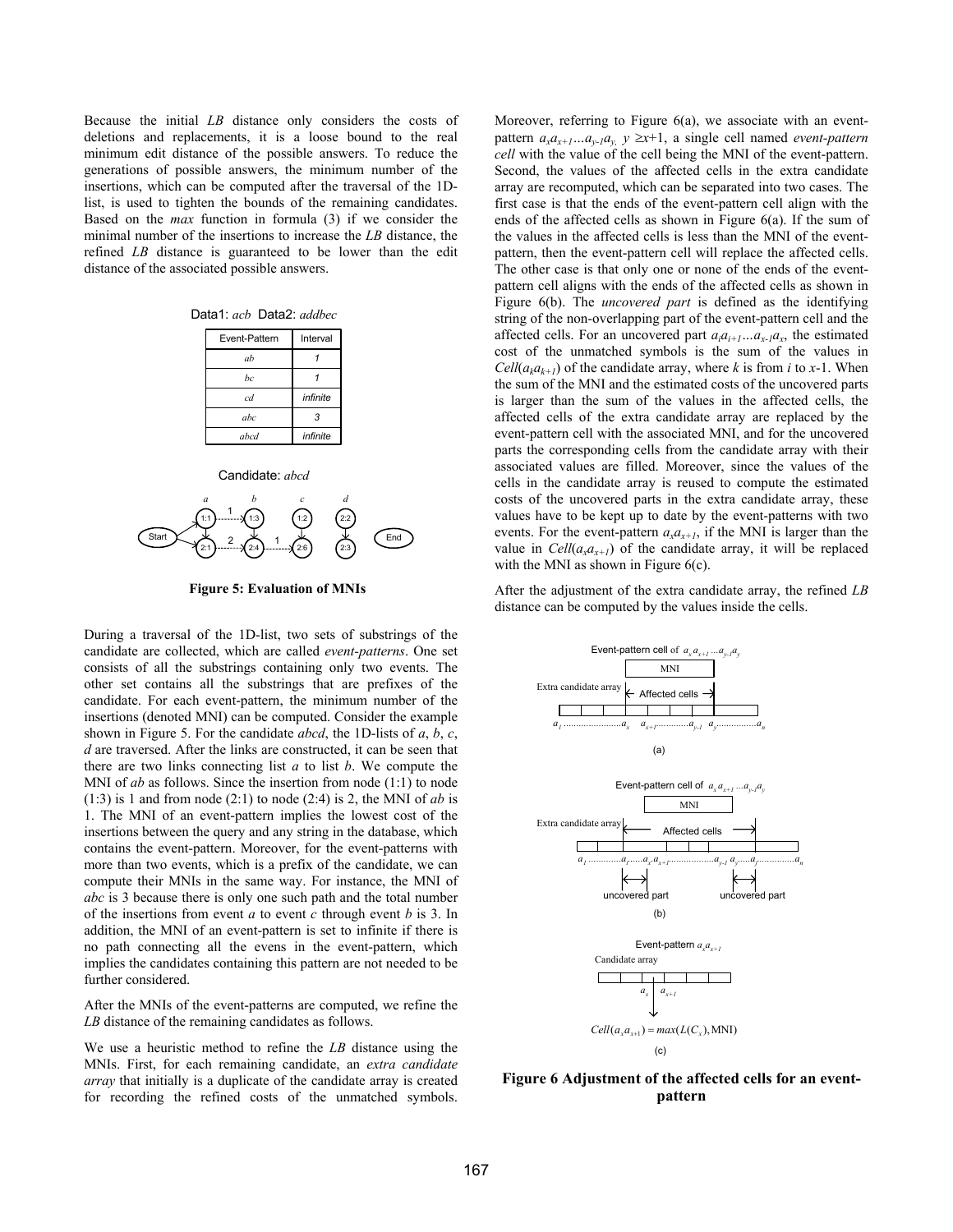Consider the query  $S_q$  in Figure 4 as an example. The refinement of the *LB* distance is shown in Figure 7(a). Assume there is an event-pattern  $a_{16}$   $a_{17}$   $a_{18}$   $a_{19}$  with the MNI=5. The three affected cells are  $a_{16}$   $a_{17}$ ,  $a_{17}$   $a_{18}$  and  $a_{18}$   $a_{19}$ . Because the MNI is larger than 3, which is the sum of the values in the affected cells, we replace these three cells to one and store the MNI, i.e., 5 in this extended cell. As another example shown in Figure 7(b), there is an event-pattern  $a_{15}$   $a_{16}$   $a_{17}$  with the MNI=9. The two affected cells are  $a_{15}a_{16}$  and  $a_{16}a_{17}a_{18}a_{19}$ . Since 11, the sum of the MNI,  $Cell(a_{17}a_{18})$  and  $Cell(a_{18}a_{19})$  is larger than 7, the sum of the values in the affected cells  $a_{15}$   $a_{16}$  and  $a_{16}$   $a_{17}$   $a_{18}$   $a_{19}$ , the cells are adjusted and the *LB* distance is refined.



**Figure 7 Examples of the** *LB* **distance refinement** 

## **4.4 A Query Processing Example**

Assume there are two music works in the database and the 1D-list is constructed as shown in Figure 8(a). A query *aba* is posed with the request of the music work containing the most similar segment, that is, k is set to 1. Suppose  $g(a, \mu_a) = \{b\}$  and  $g(b, \mu_b) = \{a\}$ , the distance between *a* and *b* is 0.4, and the gap constraint is 3. After the generation of candidates, 26 candidates are produced with their *LB* distances shown in Figure 8(b). The candidate *aba* with the minimum *LB* distance is selected and its associated 1D-list traversed for searching the answers, refer to Figure 8(c). At this round of query processing, no answer is found but two eventpatterns *ab* and *ba* with their MNIs are recorded. The MNI of the event-pattern *ba* is set to infinite because none of the links constructed satisfy the gap constraint 3. The next step is to refine the *LB* distances of all the candidates by the MNIs of the eventpatterns and some of the candidates are dropped out since their *LB*

distances are infinite, which is shown in Figure 8(e). We repeat these steps, shown in Figure 8(f),  $8(g)$  and 8(h), until an answer is found which is from position 1 through position 2 to position 3 in data 2 with the edit distance 0.8 as shown in Figure 8(i). The query processing terminates at this point since the *LB* distances of all the remaining candidates are larger than the edit distance of the answer.



**Figure 8: An example of query processing**

# **5. PERFORMANCE ANALYSIS**

In this section, we show the experiment results about the efficiency of our method. For comparison, we modify a dynamic programming algorithm named *piano roll* [3] by adding the similarity measure as defined in this paper. We also compare our method with the suffix tree method proposed in [12]. In that method, the suffix tree is traversed by using the depth first search and its branches are pruned by the gap constraint to speed up the processing time.

There are two data sets used in the experiments. One is a real data set, which contains 2800 pieces of classical music with average 2954 events in each MIDI file. The other is a synthetic data set, which contains 2800 randomly generated text files with average 3000 events for each file. The parameters k,  $\mu$  and  $\delta$  are set to 10, 0.8 and 5, respectively. Moreover, we set  $f_a^i$  such that each note in *a* has an equal weight. Figure 9(a) and Figure 9(b) illustrate the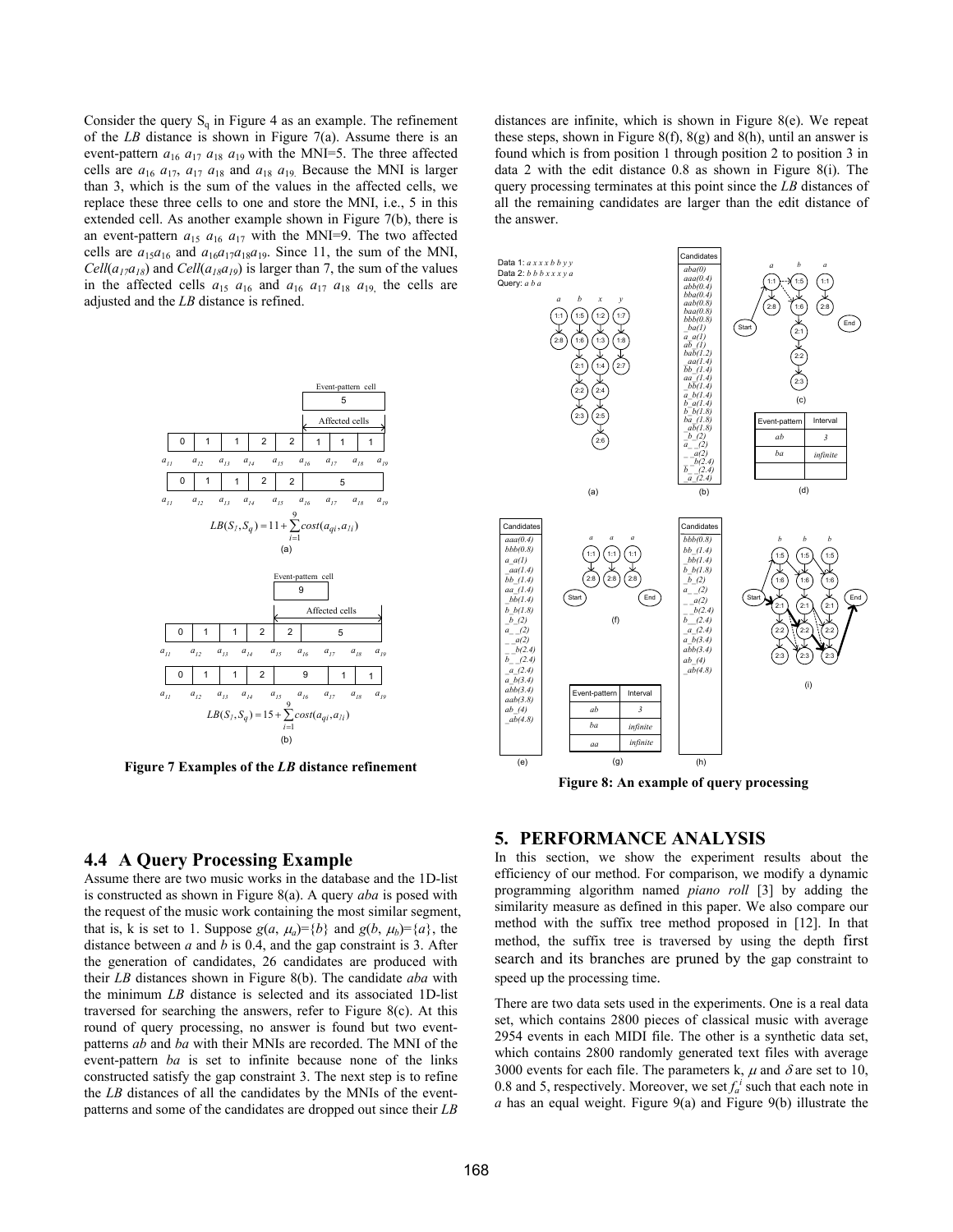elapsed time versus the query length for the two data sets respectively. In both types of data, the elapsed time of the piano roll algorithm grows linearly with the query length, which follows the property of the dynamic programming algorithm. Moreover, the elapsed time of the suffix tree method grows rapidly. The reason is that because the common prefixes between any two suffixes in our data sets are rare, there are a large number of branches in the suffix tree. When the query length increases, the number of branches to be traversed also increases. Figure 9(a) and Figure 9(b) indicate that our method performs much better than the other methods. Figure 10(a) illustrates the elapsed time versus the threshold  $\mu$  for the real data set. The parameters k,  $\delta$  and query length are set to 10, 5 and 15, respectively. Figure 10(b) shows the elapsed time versus different k values for the real data set. Figure 10(a) and Figure 10(b) indicate that the elapsed time of our approach is influenced by the threshold  $\mu$  and the k value. The reason is that when the threshold  $\mu$  is looser or the k value is larger, our method will generate more candidates and spend more time to produce the answers. Moreover, the elapsed time of the suffix tree method is also influenced by the two parameters which have impacts on the number of traversed branches.



(a) Elapsed time vs. query length (real music data set)



(b) Elapsed time vs. query length (synthetic data set)







(a) Elapsed time vs. similarity degree threshold



(b) Elapsed time vs. K value

| <b>RDPR:</b> Real Data with Piano-Roll   | SDPR: Synthetic Data with Pinao-Roll   |
|------------------------------------------|----------------------------------------|
| RDST: Real Data with Suffix Tree         | SDST: Synthetic Data with Suffix Tree  |
| <b>RDOA:</b> Real Data with Our Approach | SDOA: Synthetic Data with Our Approach |

#### **Figure 10: Experiment results of threshold and K value**

# **6. CONCLUSION**

This paper provides a novel approach to support approximate search in the polyphonic music databases. The similarity measure for the polyphony and the efficient methods for indexing and query processing are proposed. In this approach, the candidate approximate answers for a query are generated, followed by the computation of the *LB* distances for efficient K-NN search. According to the experiment results, this approach performs better than the previous works using real data and synthetic data.

The main contribution of this paper is to provide an efficient K-NN search method for the polyphonic music. Unlike the traditional methods which use a predefined distance measure when taking account of the efficiency, our approach provides a lower bounding mechanism to efficiently derive the answers, given a flexibly defined distance measure.

Some important issues of our approach need to be further investigated. First, when the number of the candidates is large, this approach costs a lot to refine the *LB* distances of candidates. To deal with this problem, we will design a new approach to reduce the number of the candidates in the future. A straightforward way is to use an inverted file [15] to associate